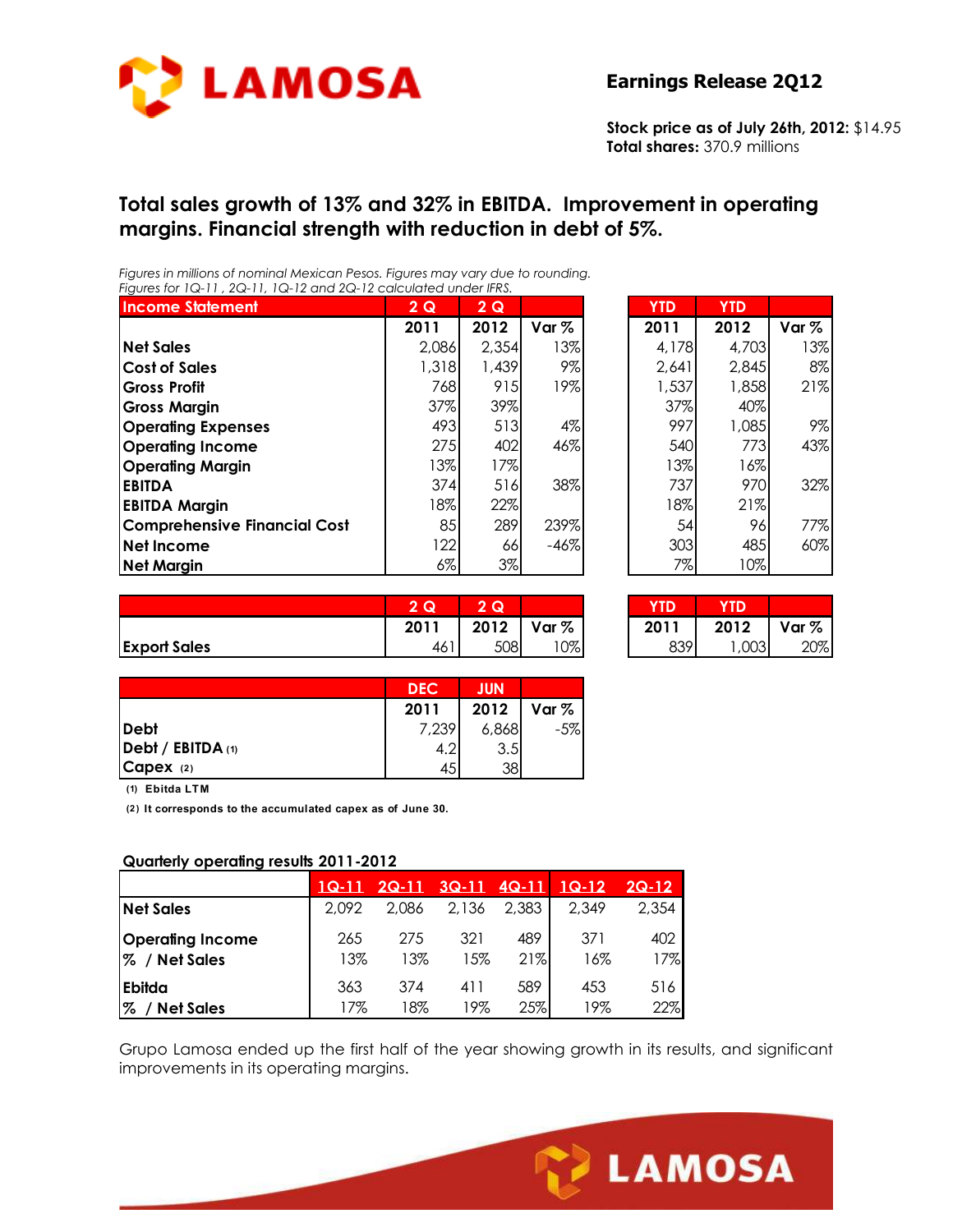

**San Pedro Garza García, Nuevo Leon, Mexico, July 26th, 2012.** Grupo Lamosa, announces its results related to the second quarter of 2012.

*Figures in millions of Mexican Pesos. Figures may vary due to rounding.* 

#### **SALES**

Total sales at the end of the first half of 2012 amounted to \$4,703 millions of Mexican Pesos, an increase of 13% when compared with the sales of \$4,178 millions of Mexican Pesos recorded during the same period of 2011. This increase was mainly due to higher volume sales, driven by the dynamism shown in the domestic market, as well as in the export markets where the Company participates, such as the U.S.A. and Central and South America.



# **EXPORT SALES**

Export sales for the first six months of the current year totaled \$1,003 millions of Mexican Pesos, an increase of 20% when compared with the \$839 millions of Mexican Pesos posted during the first half of last year. This growth was favorably impacted by the devaluation of the Mexican Peso in relation to the US Dollar of approximately 12%.

Ī





**Domestic Export**

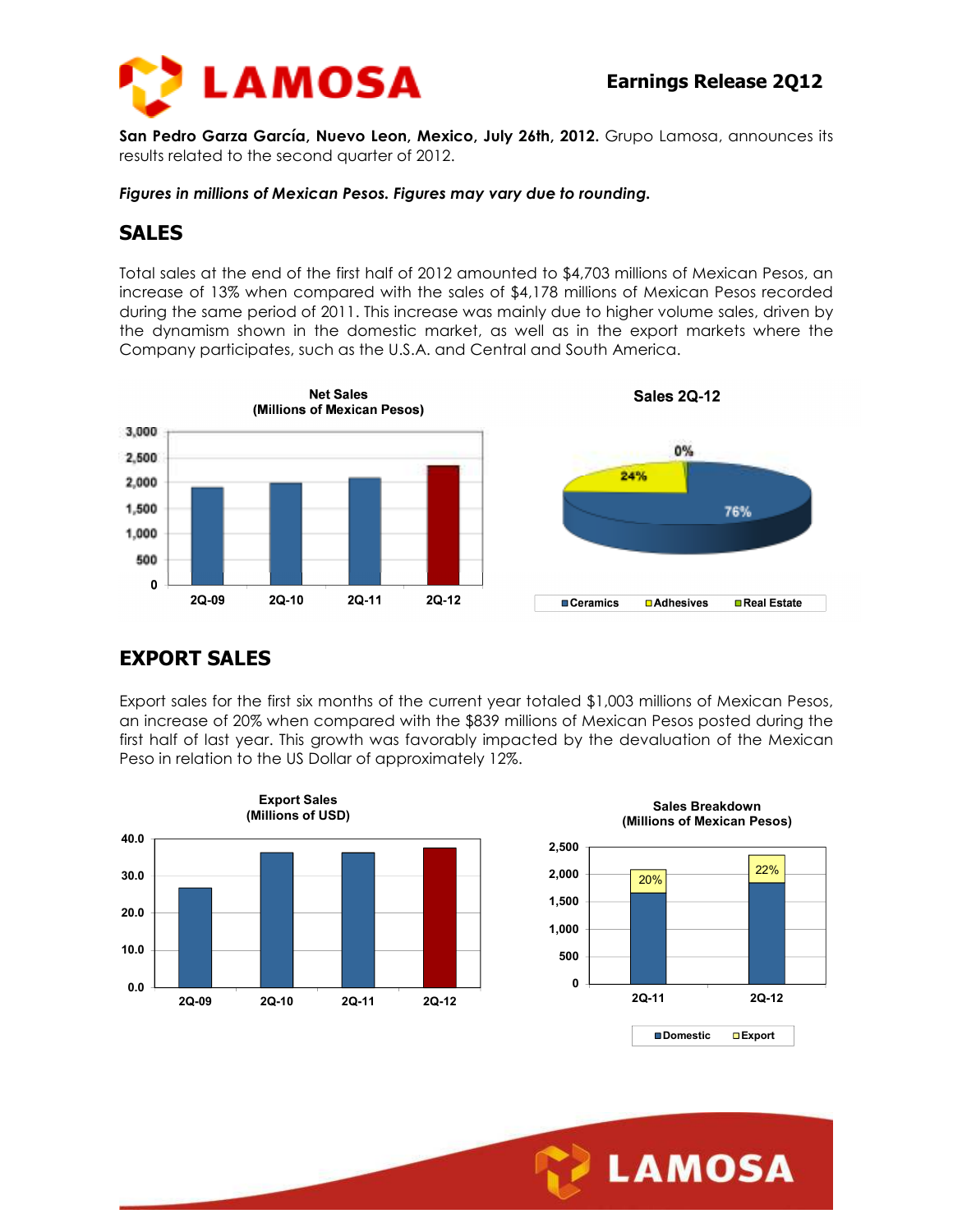

# **PERFORMANCE PER BUSINESS SEGMENT**

At the end of the first half of 2012, Lamosa's industrial divisions meant 100% of the consolidated sales, showing growth in their revenues and results.

|                           | <b>Ceramics</b><br><b>YTD</b> |          |       | <b>Adhesives</b><br>YTD |          |       | <b>Real Estate</b><br><b>YTD</b> |          |        | <b>Total</b><br><b>YTD</b> |          |       |
|---------------------------|-------------------------------|----------|-------|-------------------------|----------|-------|----------------------------------|----------|--------|----------------------------|----------|-------|
|                           | $Jun-11$                      | $Jun-12$ | Var   | $J$ un-11               | $Jun-12$ | Var   | $Jun-11$                         | $Jun-12$ | Var    | $Jun-11$                   | $Jun-12$ | Var   |
| <b>Total Sales</b>        | 3.116                         | 3.536    |       | 1.044                   | 1,162    |       | 20                               |          |        | 4.624                      | 5.233    |       |
| <b>Intersegment Sales</b> |                               |          |       | $-2$                    | $-2$     |       | 0                                |          |        | $-446$                     | $-530$   |       |
| <b>Net Sales</b>          | 3.116                         | 3.536    | 13%   | 1.042                   | 1.160    | 11%   | 20                               |          | $-67%$ | 4.178                      | 4.703    | 13%   |
| <b>EBIT</b>               | 290                           | 517      | 78%   | 267                     | 276      | 3%    | 5                                |          | $-77%$ | 540                        | 773      | 43%   |
| Dep. & Amort.and Others   | 164                           | 155      | $-6%$ | 26                      | 24       | $-8%$ | 0                                | 0        |        | 196                        | 197      | $0\%$ |
| <b>EBITDA</b>             | 454                           | 672      | 48%   | 293                     | 300      | 2%    | 5                                |          | $-77%$ | 737                        | 970      | 32%   |
| %                         | 15%                           | 19%      |       | 28%                     | 26%      |       | 27%                              | 19%      |        | 18%                        | 21%      |       |

|                           |         | <b>Ceramics</b> |     | <b>Adhesives</b> |         |        |         | <b>Real Estate</b> |         | <b>Total</b> |         |       |
|---------------------------|---------|-----------------|-----|------------------|---------|--------|---------|--------------------|---------|--------------|---------|-------|
|                           | $2Q-11$ | $2Q-12$         | Var | $2Q-11$          | $2Q-12$ | Var    | $2Q-11$ | $2Q-12$            | Var     | $2Q-11$      | $2Q-12$ | $Var$ |
| <b>Total Sales</b>        | .557    | 1,793           |     | 522              | 563     |        | 9       | 0                  |         | 2,330        | 2,632   |       |
| <b>Intersegment Sales</b> |         |                 |     | -1               | $-1$    |        | 0       |                    |         | $-244$       | $-277$  |       |
| <b>Net Sales</b>          | ,557    | 1.793           | 15% | 521              | 562     | 8%     | 9       |                    | $-100%$ | 2,086        | 2,354   | 13%   |
| <b>EBIT</b>               | 148     | 275             | 86% | 135              | 131     | $-3%$  | 3       | - 1                | $-144%$ | 275          | 402     | 46%   |
| Dep. & Amort.and Others   | 83      | 94              | 14% | 13               | 12      | $-13%$ | 0       | 0                  |         | 99           | 114     | 16%   |
| <b>EBITDA</b>             | 231     | 369             | 60% | 149              | 143     | $-4%$  | 3       | - 1                | -144%   | 374          | 516     | 38%   |
| %                         | 15%     | 21%             |     | 29%              | 25%     |        | 28%     |                    |         | 18%          | 22%     |       |

# **CERAMIC DIVISION**

As of the end of the first half of 2012, the ceramic division represented 75% of Lamosa's total sales. The sales of this division reached \$3,536 millions of Mexican Pesos, a 13% increase when compared to the same period of 2011.

# **ADHESIVES DIVISION**

The adhesives division represented at the end of the first half of 2012 a 25% of Lamosa's total sales. The sales of this division amounted to \$1,160 millions of Mexican Pesos, an 11% increase in relation to the same period of 2011.

#### **OPERATING INCOME**

The growth reached in revenues, coupled with lower energy costs, as a result of the decrease in natural gas prices, allowed to increase the Company's results and operating margins. Operating income during the first six months of 2012 totaled \$773 millions of Mexican Pesos, 43% higher than the \$540 millions of Mexican Pesos related to the operating income posted in the first half of 2011. The operating income to sales ratio was 16% at the end of the first half of this year, positively compared with 13% at the end of the first half of 2011.

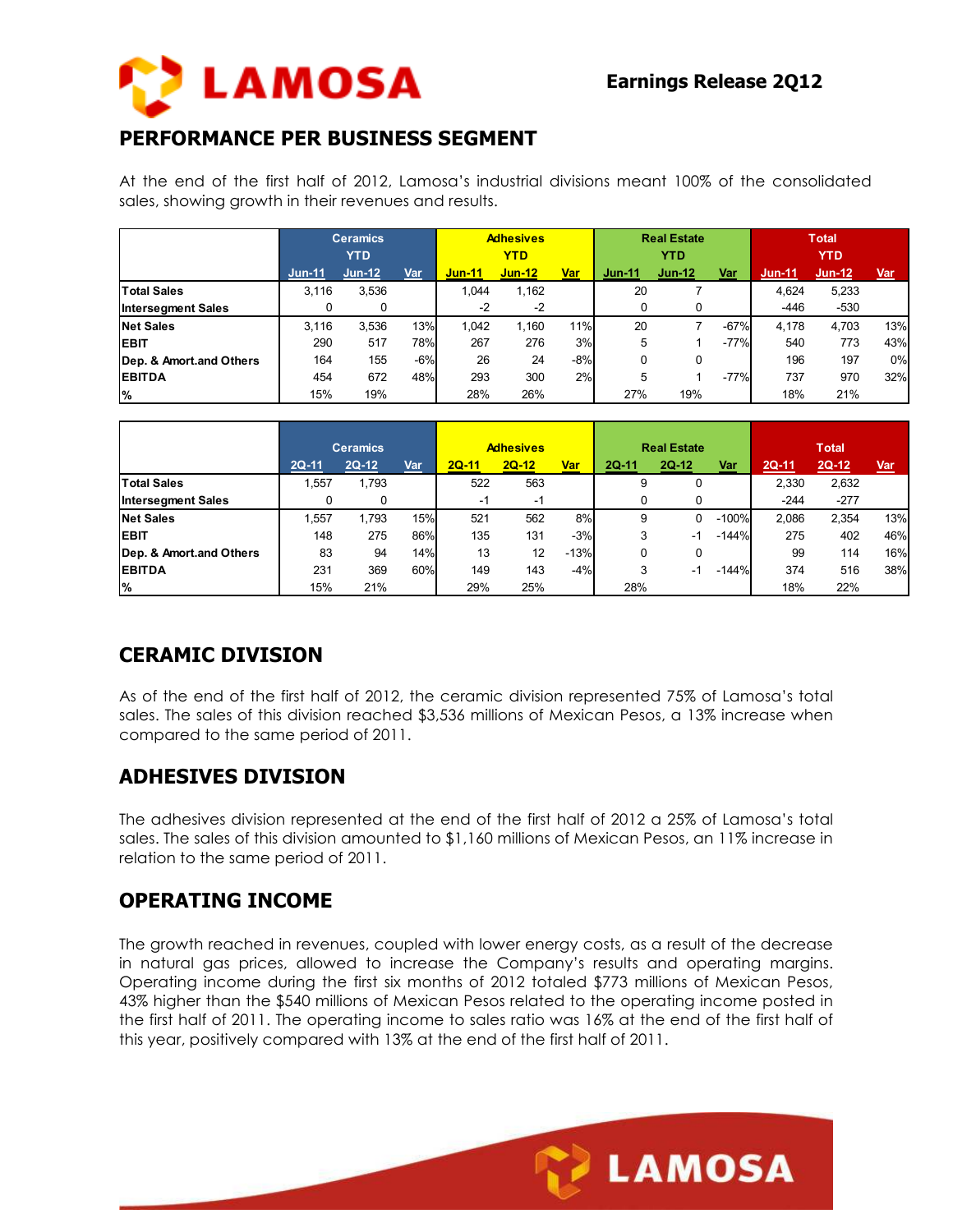

For the first half of 2012, the Company's EBITDA was \$970 millions of Mexican Pesos, representing a 21% of the total sales and a growth of 32% in relation to the \$737 millions of Mexican Pesos of EBITDA recorded during the same period of 2011. During the first semester of 2011, the EBITDA to sales ratio was 18%.



#### **NET INCOME**

As of the end of the first half of 2012, the net income totaled \$485 millions of Mexican Pesos, an increase of 60% when compared to the net income of \$303 millions of Mexican Pesos recorded in the first half of 2011. This result is mainly explained by the increase in the operating income of \$233 millions of Mexican Pesos, allowing to offset the rise in the comprehensive financing cost of \$42 millions of Mexican Pesos, which went from \$54 millions of Mexican Pesos during the first half of 2011 to \$96 millions of Mexican Pesos at the end of the first half of this year.



# **FINANCIAL PERFORMANCE**

The financial discipline implemented by Lamosa, aimed to optimize the cash flow generation and reduce its leverage ratio, enabled the Company to conclude the first half of 2012 with significant improvements in its financial indicators. As of the end of the first half of 2012, the total debt amounted to \$6,868 millions of Mexican Pesos, showing a reduction of 5% when compared to the debt of \$7,239 millions of Mexican Pesos posted at the end of 2011.